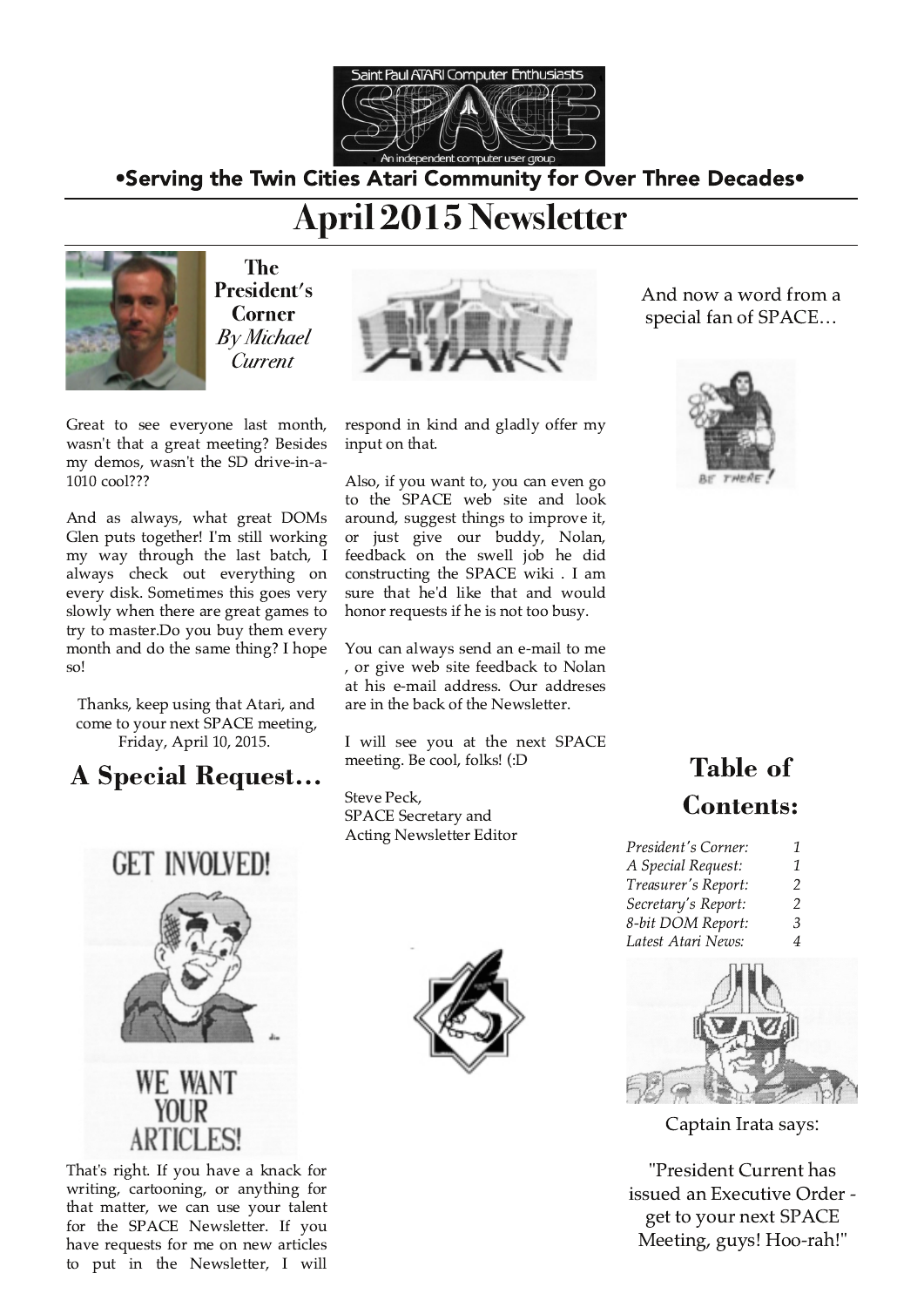

Well it's a done deal. I visited TCF bank the Monday following our March SPACE meeting and was lucky enough to get the teller who was also the manager with the most knowledge about new accounts. She suggested the Community is totally Account which free minimum  $no$ checking with balance. I mentioned the reasoning for wanting to make the change and she then proceeded to credit our account for \$4.00 without me even asking. So we got credit for both February and March statement fees. The good thing about this type of account is that we can add or subtract a member for signing without having to change the account again in the future. So right now I am the only member with signing privileges, but as we discussed at the March SPACE meeting it would be appropriate to have an additional signer on our account. This would require another member to accompany me to one of the TCF bank locations preferably before one of our future meetings. This would insure that the SPACE funds are then available to the Club should something arrise in the future. I will leave it up to the membership to decide who that person should be. I have another suggestion that I ran by the TCF manager and she agreed to my idea, but I want to discuss it at the meeting and not here in print.

If you were not at the March SPACE meeting you really missed out. The demos were terrific and very enlightening. The SD card for th 8-bit was unbelievable and especially since it was built into an 1010 cassette recorder case. You have to see this because it looks very professional.

Because I wasn't at the February meeting I deposited the receipts for both February and the March meetings. This included \$9.00 in DOM sales for February and \$33.00 in DOM sales for March for a total of \$42.00 deposited. Since I paid our room rental of \$300.00 for 2014 our bank balance took the big hit for the year. Here is how it broke down for the last two months.

> Beginning balance for February 1, 2015:

481.49

Receipts for Feb. & March 8-bit DOMs:

42.00

Expenses for Feb. & March Room rental for 2014:

300.00

Ending balance for March 31, 2015:

221.49

I still need to pay Nolan for January thru March for the website maintenance which is \$30.00. I wanted to wait until I had the bank account changed so there would be problems with outstanding no checks. Now that it's been changed I hope Nolan can make the April meeting and we can settle up for all four months of 2015.

That's all all I have for now so I hope to see you all in April.

\$\$\$



## **HELLO WORLD!: D**

It's here again - the Secretary's Report. So, I will commence with it and get started:

The meeting commenced at 7:50 PM. We had a surprise: President Mike Current came to the meeting. He showed us some stuff he collected, including games for the Atari 8-bit and the Pro(C) Atari magazine from Germany. It was really interesting to see these collectibles from Europe. I enjoyed it myself.

We have ten paid-up members, with one imminent renewal which would bring the total to eleven. There were a few we went over at the meeting, including the bank account (with an update on that in the Treasurer's Report) and whether or not we will bundle our past newsletters **SPACE** into one archive. We are still deciding.

Lance demoed the game, "Secretum Labyrinth", for the 8-bit. It looks pretty good. There are still a few bugs to be taken out of the game. The room rental has been upped and we will need to compensate for that, which I am sure that we will. The meeting adjourned at 8:28 PM, lasting for thirty-eight minutes.

Well, that concludes the Secretary's Report. I will now close with my favorite salutation from Stan Lee:

## **EXCELSIOR!**

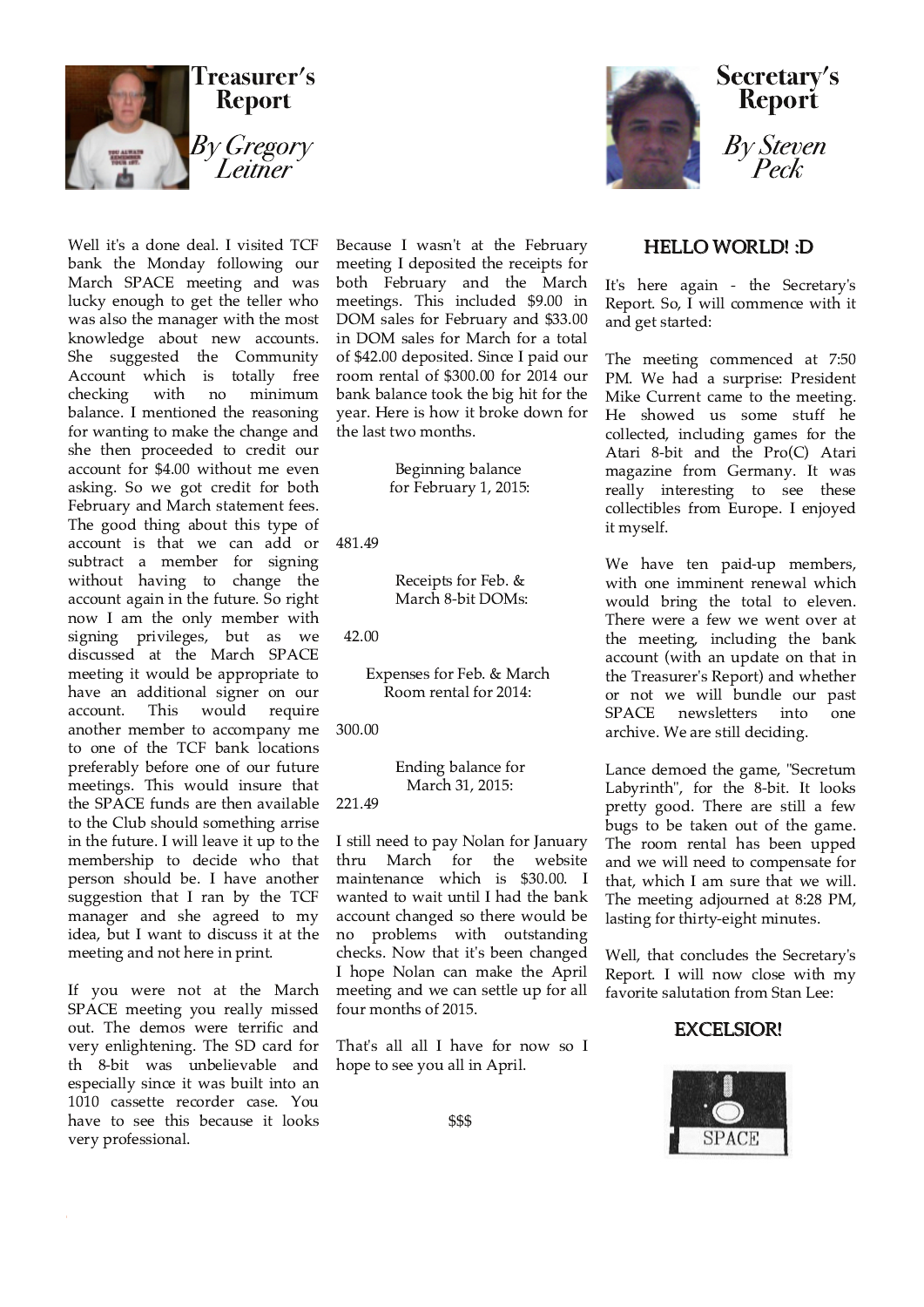

By Steven

Rejoice, Atarians! I am back with another Atari 8-bit DOM Report. I am going to again report on two DOMs for this month because I need to catch up.

I am going to start with the March 2015 DOM, then I will report on the December 2014 DOM. This way, I will finally be caught up on all the previous DOMs.

So, here we go with my Reports:

March 2015 DOM. Side A:

ATARI: If this did not have a PAL problem, then it might have scored higher. It's the Atari Fuji logo on a blue background.

Graphics: 5 out of 10

Zbrojny Czolg: This picture shows a futuristic-looking battle tank on its training maneuvers. It  $-$ looks impressive. It really shows what the 8-bit can really do.

Graphics: 8 out of 10

Sad Story in 8 Lines: In this demo, programmed in eight lines of BASIC, is a little story line. It does not seem sad, though. It was primitive, but fun.

Sound: 10 Graphics: 7 Animation: 5

Total score: 22 out of 30

Latarnik: This picture shows a wizard with a spaceship taking off in the background. I love it. It looks really good.

Graphics: 10 (being perfect)

Boulder Dash Mugen 8: Well, we know all about Boulder Dash with out little friend, Rockford, mining for diamonds while keeping from getting crushed by boulders or trapped before he can get to the next level. This version is made more difficult than the original game. It has a different style to it.

Sound: 8 Graphics: 7 Gameplay: 10 Animation: 7

Total score: 32 out of 40

Side B:

Lesny Stwor: This fun picture shows a weird-looking butterfly on a spring day with what looks like a kite stuck in a tree.

Graphics: 7 out of 10

Fast Demo: This is a cool demo showing text scrolling up the screen vertically and a warping image of a man in an Atari T-shirt sleeping. Well done.

Sound: 10 Graphics: 10 Animation: 10

Total score: 30 out of 30

Kosmos: This somewhat symmetrical design shows stars, comets, and a planet on the bottom of the screen. It's good, but I think that it could be better.

Graphics: 6 out of 10

ChipSpringTune 2: This music track sounds funny to me and is lively and fast as well.

Sound: 6 out of 10

Minecraft: This picture is a drawing representing the game "Minecraft". For 8-bit, it looks alright. It could be worse.

Graphics: 7 out of 10

Pies Gruszka: This picture is a cartoon rendering of a dog. It looks funny and I enjoy it.

Graphics: 7 out of 10

Zork: This weird-looking creature may win the ugly prize, but scored well in my Review. It looks colorful, symmetrical, and it blends well.

Graphics: 10 out of 10

Chimera: In this game, you play a robot trying to find its way out of a maze before death sets in. You have food and water, but the amounts go down as you progress in the game. Also, you can overheat to death. Typical adventure game, but excellent.

Sound: 10 Graphics: 8 Animation: 8 Gameplay: 9

Total score: 35 out of 40

December 2014 DOM, Side A:

Nyan Cat: This is the infamous Nyan Cat demo. Annoying as it eventually gets, it is actually a great 8-bit demo. It actually works for me.

Sound: 9 Graphics: 8 Animation: 7

Total score: 24 out of 30

Perplexity: This game is a combination of Pac-Mania and Chip's Challenge for the Atari Lynx. Try to clear the board and move the key correctly to the door. Avoid the ghosts, of course. Quite challenging.

Sound: 8 Graphics:8 Animation: 8 Gameplay: 9

Total score: 33 out of 40

Catch the Skull: Use the Space Bar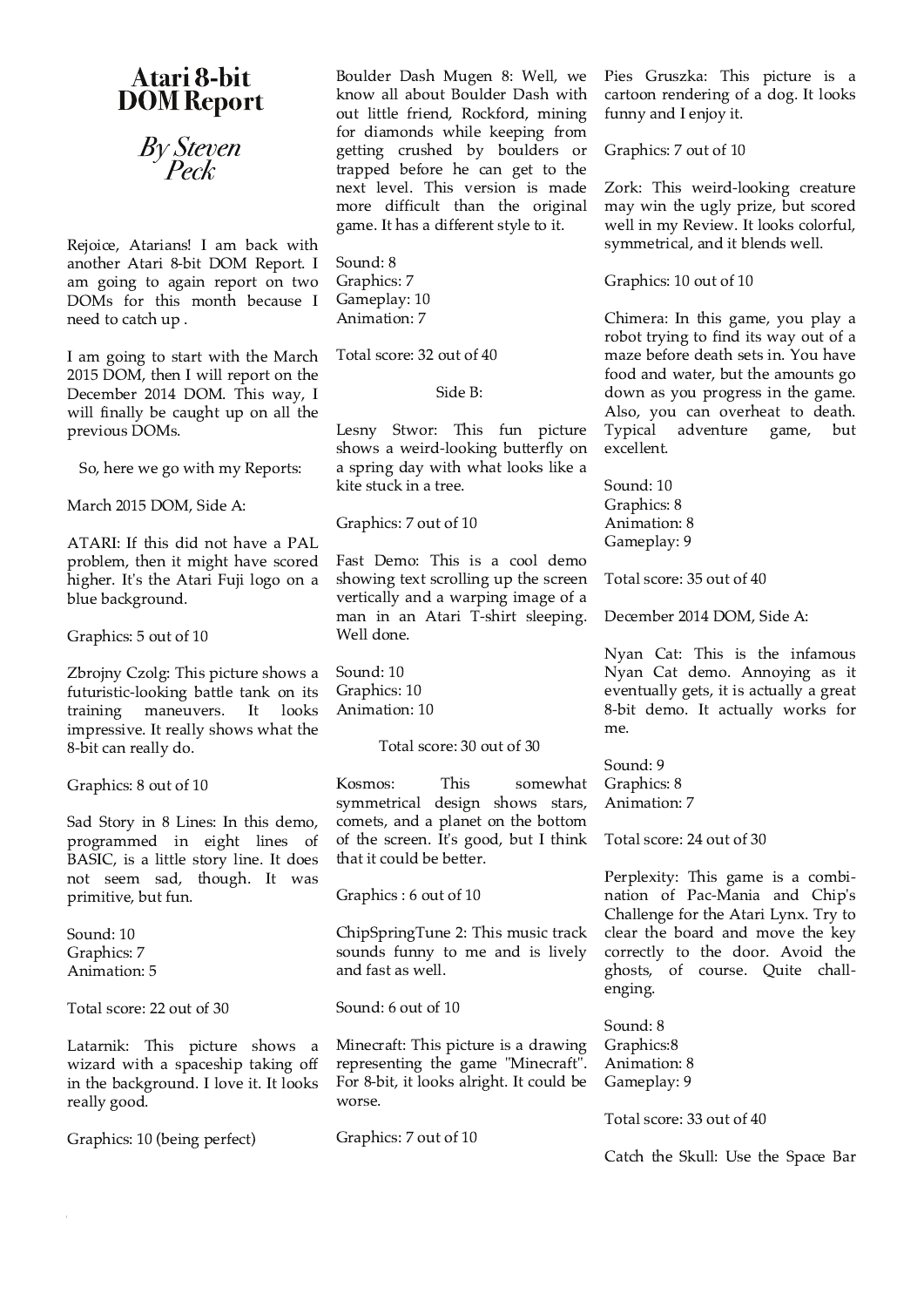to select when you see the skull on the screen. It has a PAL problem, but it is challenging. I will give it good reviews since it looked better at the SPACE meeting on the Club's computer.

Sound: 8 Graphics: 8 Gameplay: 10

Total score: 26 out of 30

Fortification 2015 Demo: This is the invite to the Fortification 2015 Cook-out and Atari Party on April 30 - May 3, 2015. Great demo! Unfortunately, I don't think that any of us can afford that kind of trip.

Sound: 10 Graphics: 10 Animation: 10

Total score: 30 out of 30 (perfect)

Side B:

Mary Poppins: In this game, you must guide Mary Poppins to the top of the screen so she does not get hit by the airplanes. Get her to her magic bag in time!

Graphics: 7 Gameplay: 8 Animation: 6 Sound: 7

Total score: 28 out of 40

So, this concludes the 8-bit DOM Review for this month. Have fun agaming! See you next month.

#### **Latest Atari News** For April 2015

Atari® Enters Fitness Market with Launch of the *Atari Fit*<sup>IM</sup> App, a Robust Mobile Experience for iPhone, iPad, iPod touch and **Android Devices** 

Gamifies more than 100 Exercises and Motivates Players to Unlock Atari Games, Earn Walgreens Balance® Rewards Points, and Integrates with other Fitness Apps like FitBit and Runkeeper

NEW YORK - March 19, 2015 -Atari®, one of the world's most recognized publishers and producers of interactive enter-tainment. today announced the launch of Atari Fit<sup>™</sup> for iPhone, iPad, iPod touch and Android devices. Available on the App Store and Google Play, Atari Fit is a rich fitness app that incentivizes users to get fit, stronger and healthier while earning points to unlock fanfavorite Atari games including Pong®, Super Breakout<sup>®</sup>, and Centipede<sup>®</sup>.

According to research from NPD Group, more than 25 percent of US consumers use smartphone fitness apps. Furthermore, some of the most avid fitness app consumers (62 include middle-aged percent) women, who use their fitness apps three times more than the average customer - an audience of significant overlap with casual gaming. Unlike other exercise apps, Atari Fit motivates customers to reach their health goals with a gamified mobile experience that combines the best of the gaming and fitness industry.

Atari Fit was developed in collaboration with fitness expert Michael Porter, National a Academy of Sports Medicine (NASM)-certified personal trainer and performance enhancement specialist. featuring over 100 exercises, 30+ workout plans and customizable programs including full-body circuit workouts, running pograms, and conditioning routines, Atari Fit is designed to challenge users at every level - from those just beginning their fitness journeys to the most active exercise enthusiasts.

"Atari Fit provides a great balance of fitness and fun", said Porter. "The certified programs are safe, effective, and give users access to really comprehensive fitness routines, while additional features like the tracking capabilities, daily tips, Atari games, and multiple social components encourage users to engage with fitness in their every-day life."

Atari Fit is compatible with the industry's most wearable health and fitness devices, including Fitbit, Jawbone, and Android Wear devices. It can also aggregate data from world-renowned fitness apps such as RunKeeper, Apple Health,

and Google Fit - allowing users to aggregate all of their fitness activity in one location while tapping into the robust set of tracking capabilities to capture the user's distance, speed, pace, time, and calories burned within the comprehensive log book.

Atari is working with Walgreens to bring real-world rewards through the Walgreens Balance® Rewards for healthy choices program. By engaging with Atari Fit, gamers and non-ganers alike can earn Balance Rewards loyality program points, which are redeemable at Walgreens locations nationwide or at Walgreens.com.

Featuring mutiple social components, Atari Fit users can exercise individually or in collaboration with friends in multiplayer mode. Players can join a team, workout or race against each other, and track activity statistics for group encouragement. At the end of workouts, users can post updates on Twitter and Facebook to share achievements and personal fitness bests with friends. The unlockable Atari games also grant users access to worldwide leaderboards where they can rank their Pong, Super Breakout, and Centipede skills against other players.

"With Atari Fit, players from around the globe can exercise, play and get healthy together by providing a gamified fitness experience unlike any other app currently available," said Fred Chesnais, Chief Executive Officer, Atari, Inc. "By the universal need to exercise and live healthfully with the entertaining experience unique to Atari games, we've created an app that proves fitness can be fun."

Development partners for Atari Fit include 8BitFit, a company focused on the gamification of fitness, and Gametheory, an award-winning production studio.

For the latest *Atari Fit* news and updates, visit www.AtariFit.com, follow @AtariFit on Twitter and like  $11S$ at https://www.facebook.com/AtariF it on Facebook.

The *Atari Fit* app is free to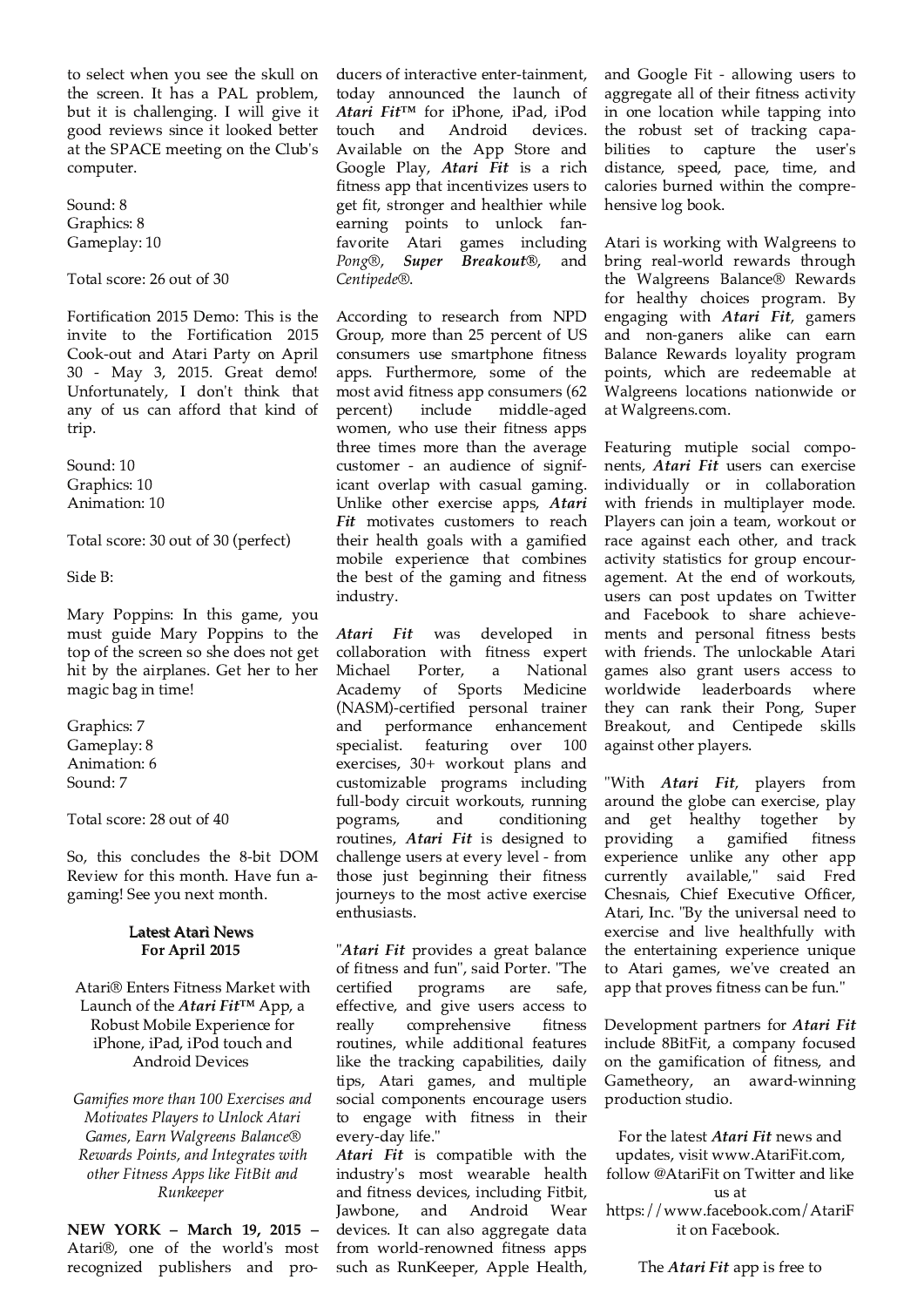download on the App Store for iPhone, iPad, iPod touch and Google Play.

#### ###

#### **About Atari**

Atari (www.atari.com) is an interactive entertainment production company. As an iconic brand that transcends generations and audiences, the company is globally recognized for its multiplatform, interactive entertainment and licensed products. Atari owns and/or manages a portfolio of more than 200 games and franchises, including world-renowned brands like Asteroids®, Centipede®, Missile Command®, Pong®, Test **RollerCoaster** Drive®, and Tycoon®.

Atari has offices in New York and Paris.

© 2015 Atari Interactive. All rights reserved. Atari Fit™ and associated trademarks are the property of Atari Interactive, Inc.

#### **About 8BitFit**

8BitFit helps people reach their fitness goals with smartphonebased games that make exercise less boring and more fun. For more information, visit www.8bitfit.com.

#### **About Gametheory**

Gametheory is a development and ideas studio focused on bringing fun into the world. We produce games, apps, and gamification strategies. Gametheory believes the best future is one focused on natural engagement- transforming tedious and dull to satisfying and exciting. We believe in a karmic user connection: the more you give users to enjoy, the more time, data, and loyalty you get in return.

For more information, visit http://www.gametheoryco.com/.

#### Atari®Launches Asteroids: Outpost<sup>™</sup> into Early Access

Open World Multiplayer Survival Experience Blasts Off On Steam!

NEW YORK - March 27, 2015 -Atari®, one of the world's most recognized publishers and producers of interactive entertainment,

today announced Early Access availability for Asteroids:  $Outpost^{TM}$ . The sandbox, open world, multiplayer shooter is a dramatic reboot of the 1979 arcade classic. Set in the distant future, Asteroids: Outpost updates the asteroid-blasting action of the original by putting players in the deep-space role of miners, harvesting rare ore and expanding their bases, while protecting themselves from deadly asteroid showers and claim jumpers.

Watch the launch trailer here: https://www.youtube.com/watch? v=ZRXSI2duZGw

To commemorate the original release of Asteroids in 1979, Asteroids: Outpost is discounted 34 percent to \$19.79 for a limited time.

> To find out more and download Asteroids: Outpost, visit the Steam page at http://bit.ly/Asteroids OutpostSteam.

In Asteroids: Outpost, mankind has expanded its reach into the distant corners of the solar system. Nearspace vessels, heavy industry on the moon and thriving colonies on Mars extend humanity's empire into the great blackness of space. system's massive solar Our Asteroid Belt is a mother lode of resources, just waiting to be torn free and shipped home. "The Belt" is humanity's newest frontier, as wild and untamed as any that man has faced. Ambitious prospectors blast off with little more than an Outpost Module and a Mining Tool to break open fallen asteroids to find their fortunes. This bonanza doesn't come without risks and daily survival is a mere struggle. Asteroid storms bombard the surface, destroying Outposts, and hostile claim jumpers can appear at any moment. For the brave, there is a fortune to be made. For the foolish - there is only death. Welcome to the new Gold Rush.

"Asteroids: Outpost is bringing a completely new premise to the world-renowned Asteroids arcade shooter by combining survival and crafting gameplay mechanics in a multiplayer intergalatic setting,"

said Fred Chesnais, Chief Executive Officer, Atari. "during the Early Access period, Asteroids: Outpost will build on the current gameplay while adding compelling new elements and expanding on the open world."

Key gameplay features available at the Early Access launch include:

• Tool & Weapon Crafting - Using tech and ore, gamers craft upgrades to their tools to create advanced weapons.

• Base-Building & Degradation -Serving as both a player's mining headquarters and home, bases are easily built in a square grid pattern by crafting and connecting modular pieces.

• Asteroid Showers - Recurring showers of smaller asteroids represent both a source of wealth and a deadly threat, as players must shoot down incoming projectiles to defend their claims and harvest components from the fallen rock.

• Resource Gathering - Mine the asteroid's surface or scavenge bases and crash sites to gather resources required to craft and upgrade materials.

• Terrain Exploration - Utilize ingame suits and vehicles to explore the lunar terrain and search complex landscapes featuring craters, boulders, cliffs and valleys, crystal formations, lava flows, gas plumes, and more.

• Attacking & Looting - Bases refining include resource equipment and storage areas that are susceptible to looting, meaning players not only need to protect the precious resources they've collected but they also have the opportunity to seek out and loot nearby bases.

"This is part of our new strategy. We are going to be teaming up with young and innovative studios to take a refreshing look at each game from our extensive portfolio," said Todd Shallbetter, Chief Operating Officer, Atari. "Releasing Asteroids: Outpost through the Early Access program will also help us get feedback from the community. Asteroids is the first of a long series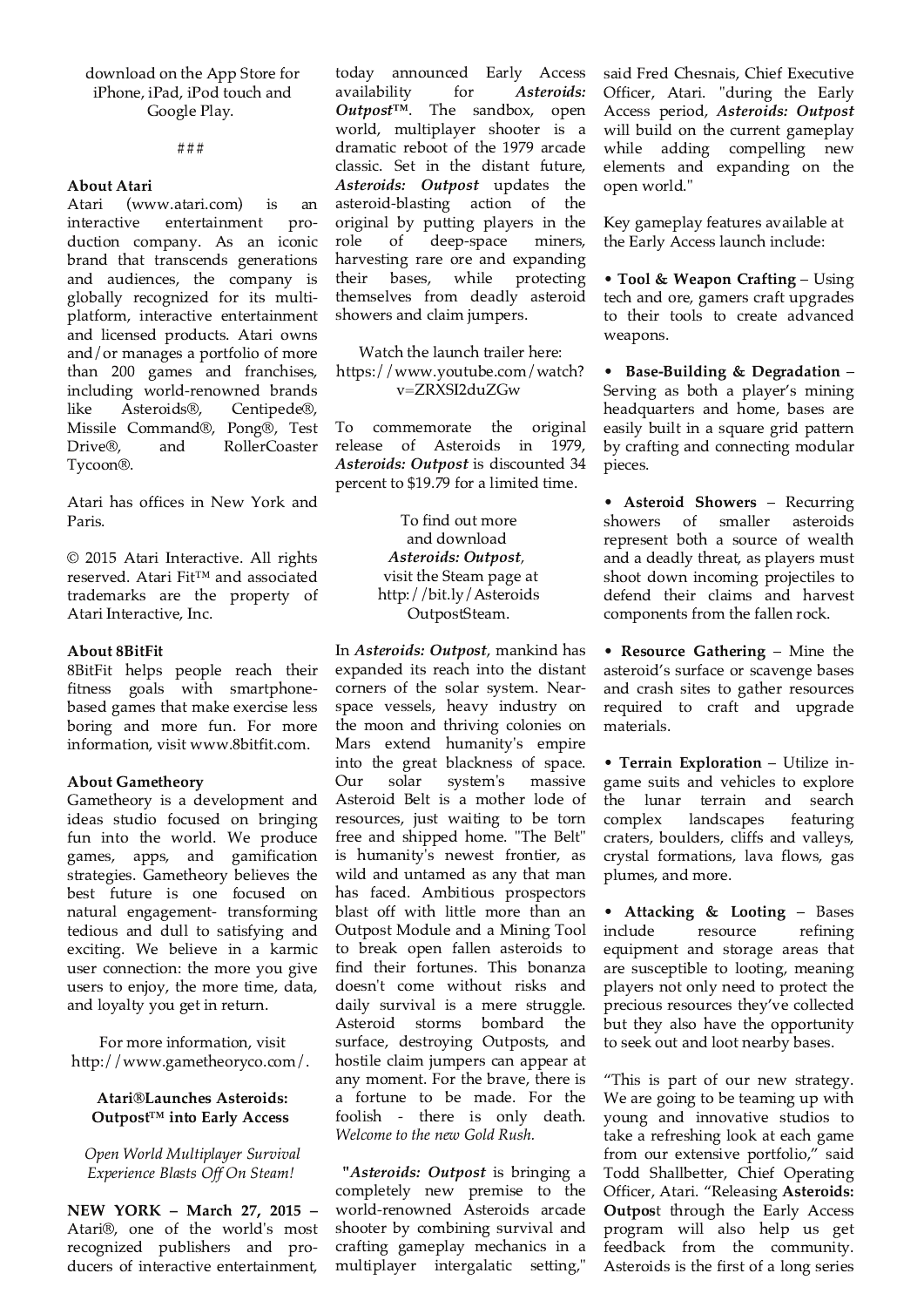of re-births, and we are considering doing the same for our other iconic games such Warlords, as Adventure, Tempest, Missile Command and many more."

"We've created this massive world with base-building, crafting, and blasting asteroids out of the sky and we believe this game has great potential," said Peter Banks, Executive Producer, Atari.  $W<sup>o</sup>$ also understand we need players to make this world thrive and turn this game into a super fun experience. We want players to know the game will evolve over time and this is why we are releasing the game in Early Access."

Asteroids: Outpost is developed by indie developer, Salty Games.

Players that participate in Early Access are encouraged to assist in the future development of Asteroids: Outpost, and can provide feedback at http://steamcommunity.com/app  $/330210/discussions/$ .

For the latest news and releases on Asteroids: Outpost, sign up for email updates at www.asteroidsoutpost.com.

Fans can also join the conversation by liking Asteroids: Outpost on Facebook at facebook.com/asteroidsgame, and following Asteroids: Outpost on Twitter at @Atari\_Asteroids.





The next SPACE meeting<br>is on Friday, April 10,<br>2015. We hope to see you<br>there!